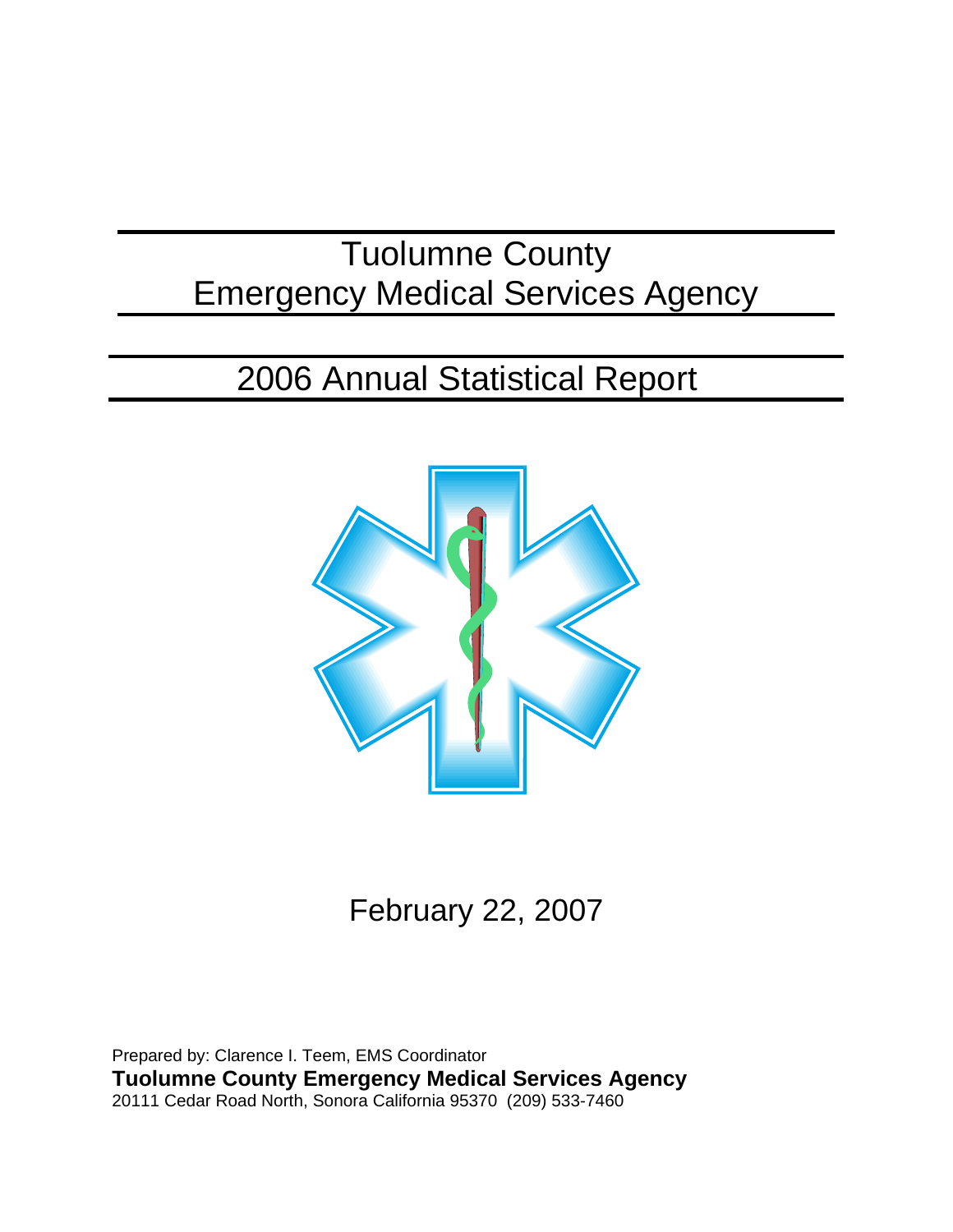# **Table of Contents**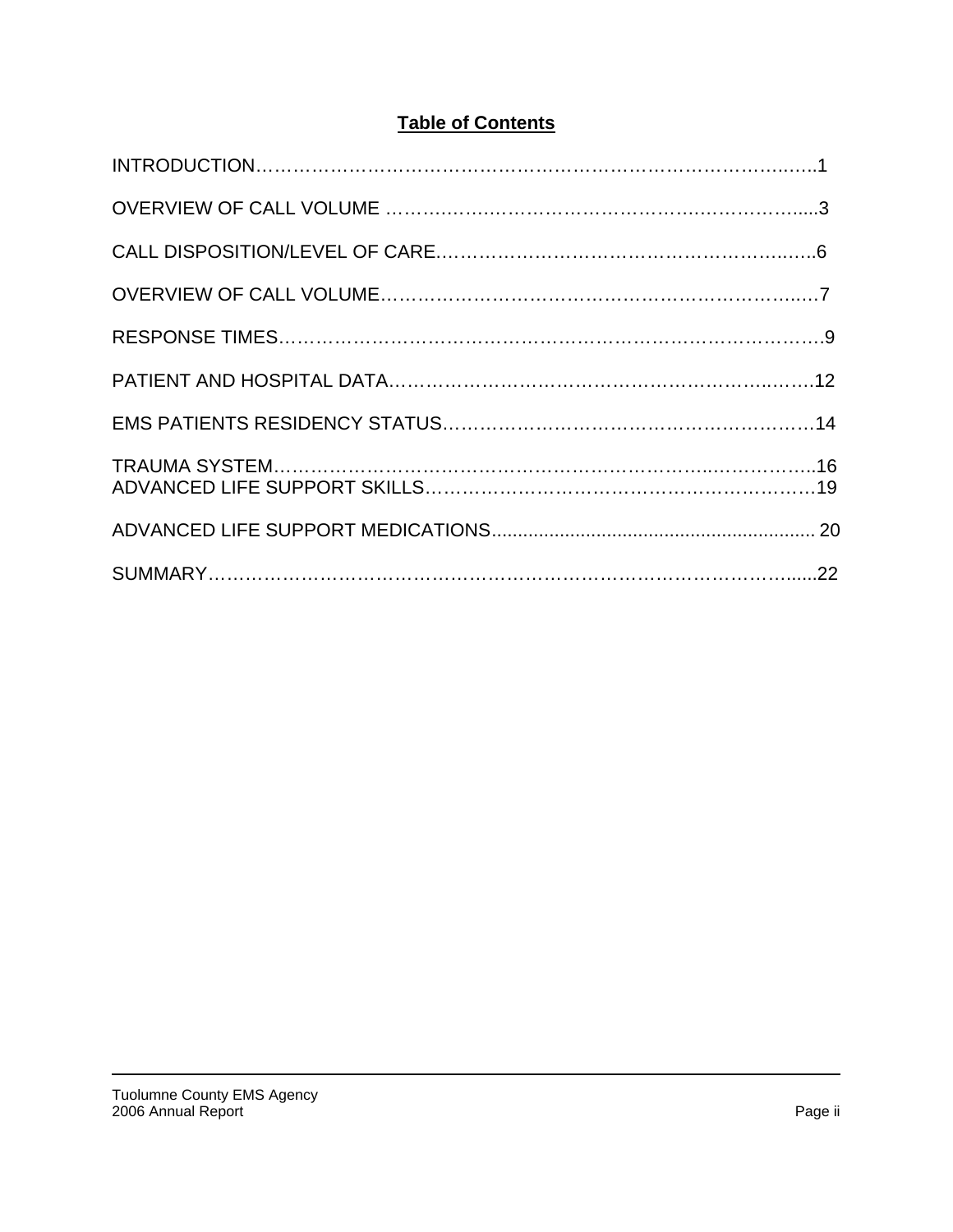## **INTRODUCTION**

The 2006 Annual Statistical Report compiles and condenses an entire year's worth of call volume, response time and patient demographic information about the Tuolumne County EMS system for public review. The data included in this report is derived from pre-hospital patient care records (PCRs) completed by Tuolumne County Ambulance personnel and base/receiving logs completed by emergency department personnel from Tuolumne General Hospital and Sonora Regional Medical Center.

Since July 1, 1993, Tuolumne County Ambulance has collected PCR information using the software program EMS DataProJ (formerly the EMS Database System) provided for their use by the Tuolumne County EMS Agency. Once entered in EMS DataProJ, the data is submitted in an electronic format to the EMS agency where the data is imported into a central version of EMS DataProJ. The EMS agency then validates and combines the data submitted by Tuolumne County Ambulance with patient outcome data derived from the base/receiving logs submitted by the two Base Hospitals, Tuolumne General Hospital and Sonora Regional Medical Center.

In September 2000, Tuolumne County Ambulance, with the assistance of the EMS agency,  $initialed$  a program for completing PCRs using EMS Outfielder $J$  (a laptop based PCR data entry program developed by CompuCounsel, now called Inspironix, of Sacramento in conjunction with Manteca District Ambulance). EMS OutfielderJ has replaced hand-written PCR forms and billing tickets. EMS OutfielderJ provides immediate data availability for daily quality assurance/quality improvement reviews and imports patient billing information directly into the billing system used by Tuolumne County Ambulance.

The Tuolumne County Emergency Medical Services (EMS) System is comprised of four 9-1-1 answering points including Tuolumne County Sheriff's Dispatch, City of Sonora Police Department Dispatch, CHP Dispatch and Mariposa County Sheriff's Dispatch; Ambulance dispatching provided by the Tuolumne County Sheriff's Dispatch Center. Basic life support (BLS) first response services provided by Tuolumne County Fire Dept., Tuolumne City Fire Dist., Columbia College Fire Dept., Twain Harte Fire Dist., Columbia Fire Dist., Sonora City Fire Dept., Miwuk-Sugarpine Fire Dist., Tuolumne City Fire Dist., and the Groveland Fire Dist. Special BLS response services from U.S. Forest Service, County Search and Rescue, Don Pedro Recreation Agency, Dodge Ridge Ski Patrol Advanced life support (ALS) service provided by Tuolumne County Ambulance Service. Mercy Ambulance in Mariposa County provides the Lake Don Pedro area ALS services. Petroleum Helicopter Inc. (PHI) stationed at Columbia Airport and day-to-day mutual aid by air ambulance service providers from throughout Northern California provides air ambulance service.

In June 2003, grant funds were made available to the Tuolumne County EMS Agency for the purpose of purchasing and installing EMSystem™ communication software and related computer hardware for the emergency departments of Tuolumne General Hospital and Sonora Regional Medical Center and the EMS agency office. In early 2004, EMSystem™ linked Tuolumne County's EMS system with the other ten (10) counties of OES Region IV enabling Tuolumne General Hospital, as the county's Disaster Control Facility, to view real-time emergency department availability when determining patient disbursement during a multicasualty incident (MCI).

Tuolumne County EMS Agency 2006 Annual Report **Page 1** 2006 Annual Report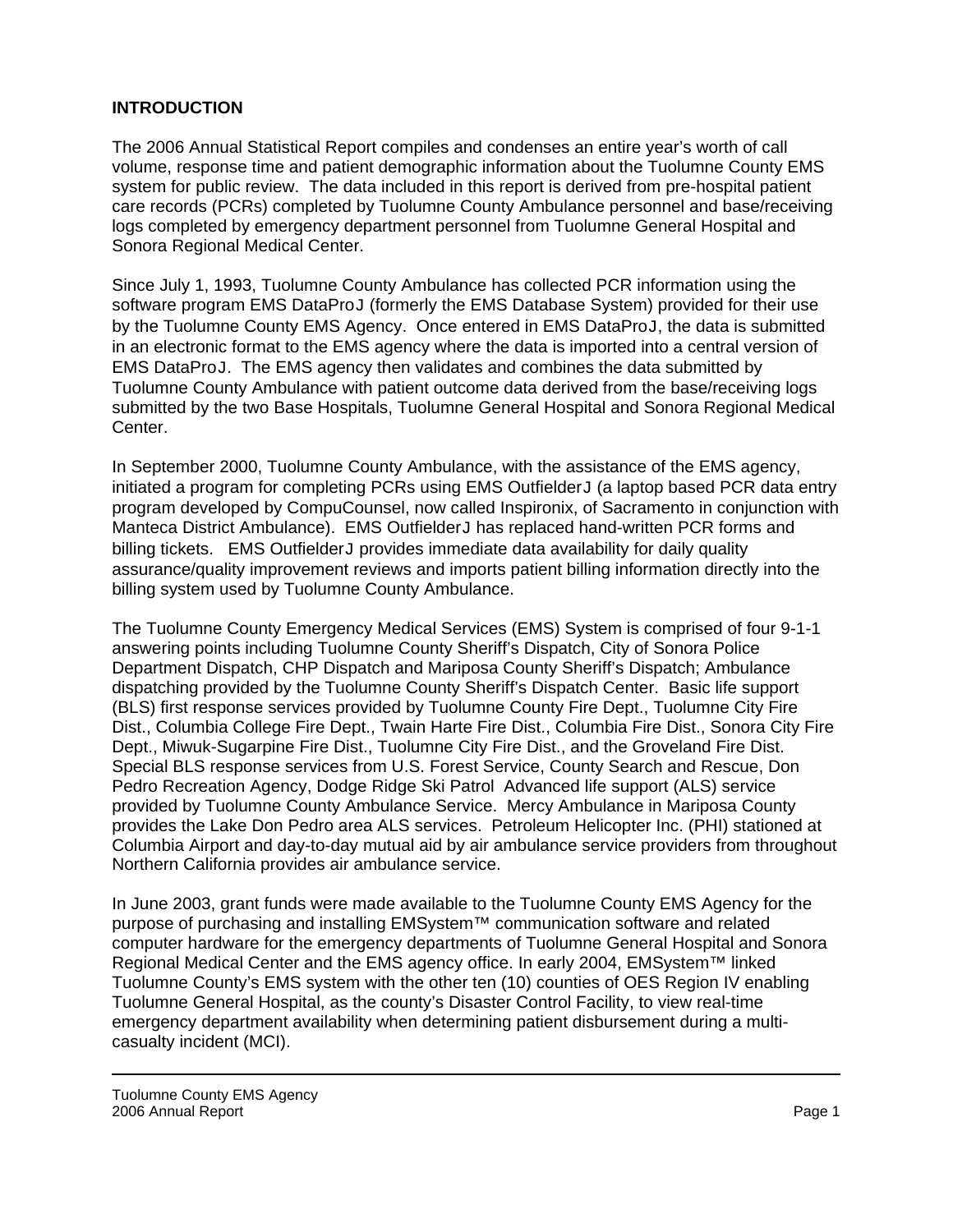In 2004, The Tuolumne County Emergency Medical Services System developed and implemented a Trauma Plan, in conjunction with Memorial Medical Center, Doctors Medical Center of Modesto, Mountain Valley EMS Agency, El Dorado County EMS Agency, Fresno, Kings, Madera EMS Agency, Northern California EMS Agency, Sacramento County EMS Agency, and Santa Barbara County EMS Agency. The Trauma Plan provides a framework that assures that the citizens and visitors of Tuolumne County receive comprehensive prehospital and hospital trauma care. Tuolumne County relies on Trauma Centers throughout Northern California for in-hospital trauma care. Air Ambulances are used as the primary means of transportation for patients meeting Tuolumne County's major trauma patient criteria.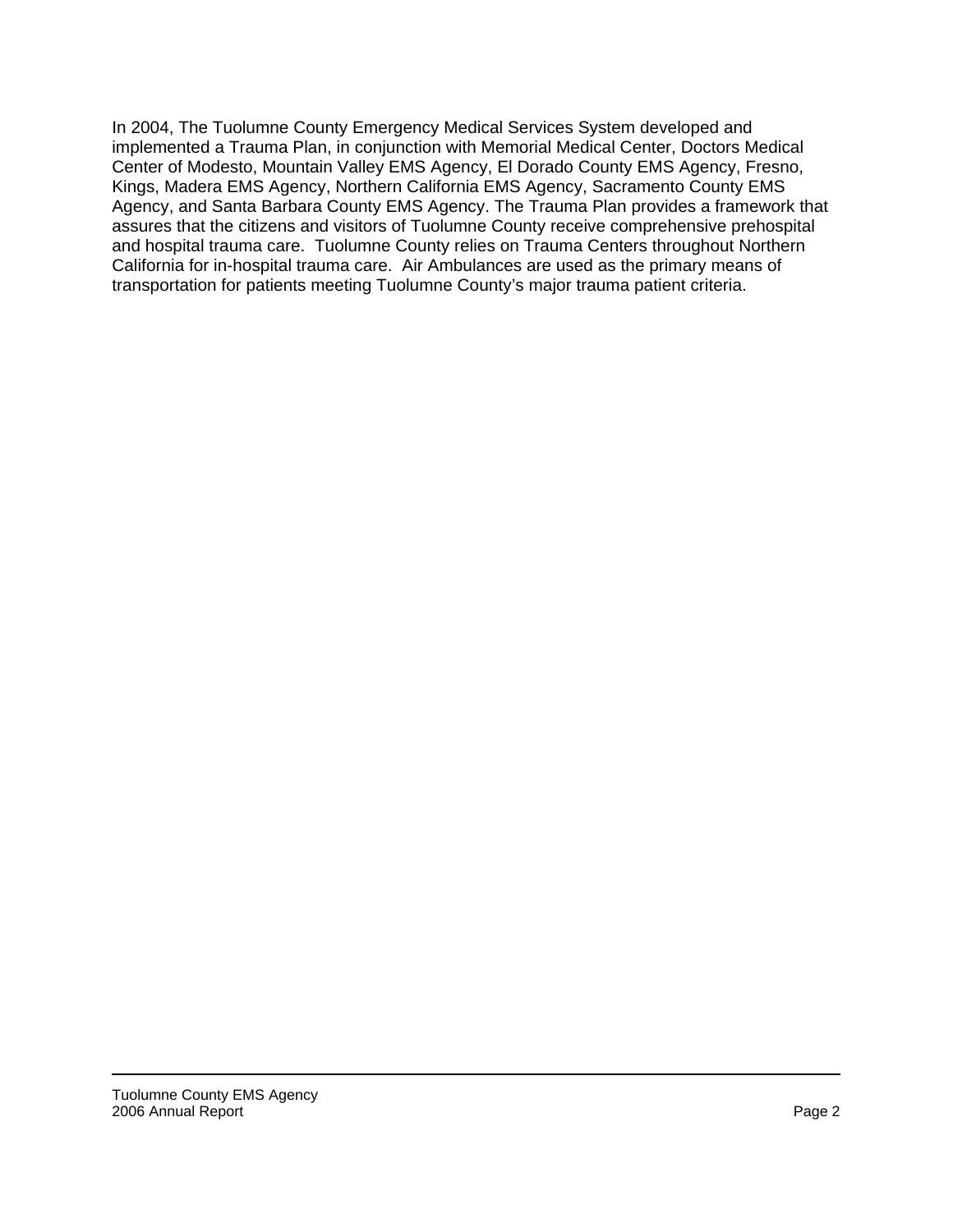# **OVERVIEW OF CALL VOLUME**

As illustrated in the graphs below, in 2006 there was a slight increase in calls for EMS services from 2005. 2004 remains the busiest year on record for emergency medical service (EMS) requests in Tuolumne County. The Tuolumne County EMS system has grown approximately 77% since 1994, the first year with reliable data. Unless otherwise specified EMS requests include both scene and transfer call types.



| Year | Jan | Feb | <b>Mar</b> | Apr | May | Jun | Jul | Aug | <b>Sep</b> | Oct | <b>Nov</b> | <b>Dec</b> |
|------|-----|-----|------------|-----|-----|-----|-----|-----|------------|-----|------------|------------|
| 2001 | 383 | 355 | 358        | 357 | 330 | 377 | 396 | 379 | 366        | 354 | 308        | 382        |
| 2002 | 383 | 327 | 407        | 344 | 370 | 330 | 426 | 436 | 354        | 352 | 326        | 330        |
| 2003 | 390 | 318 | 380        | 363 | 325 | 368 | 442 | 381 | 383        | 393 | 403        | 421        |
| 2004 | 392 | 397 | 385        | 337 | 391 | 376 | 453 | 425 | 390        | 389 | 376        | 469        |
| 2005 | 363 | 369 | 399        | 354 | 414 | 389 | 467 | 414 | 365        | 377 | 355        | 379        |
| 2006 | 379 | 396 | 428        | 403 | 395 | 450 | 419 | 356 | 391        | 344 | 402        | 402        |

# **EMS Requests by Month and Year**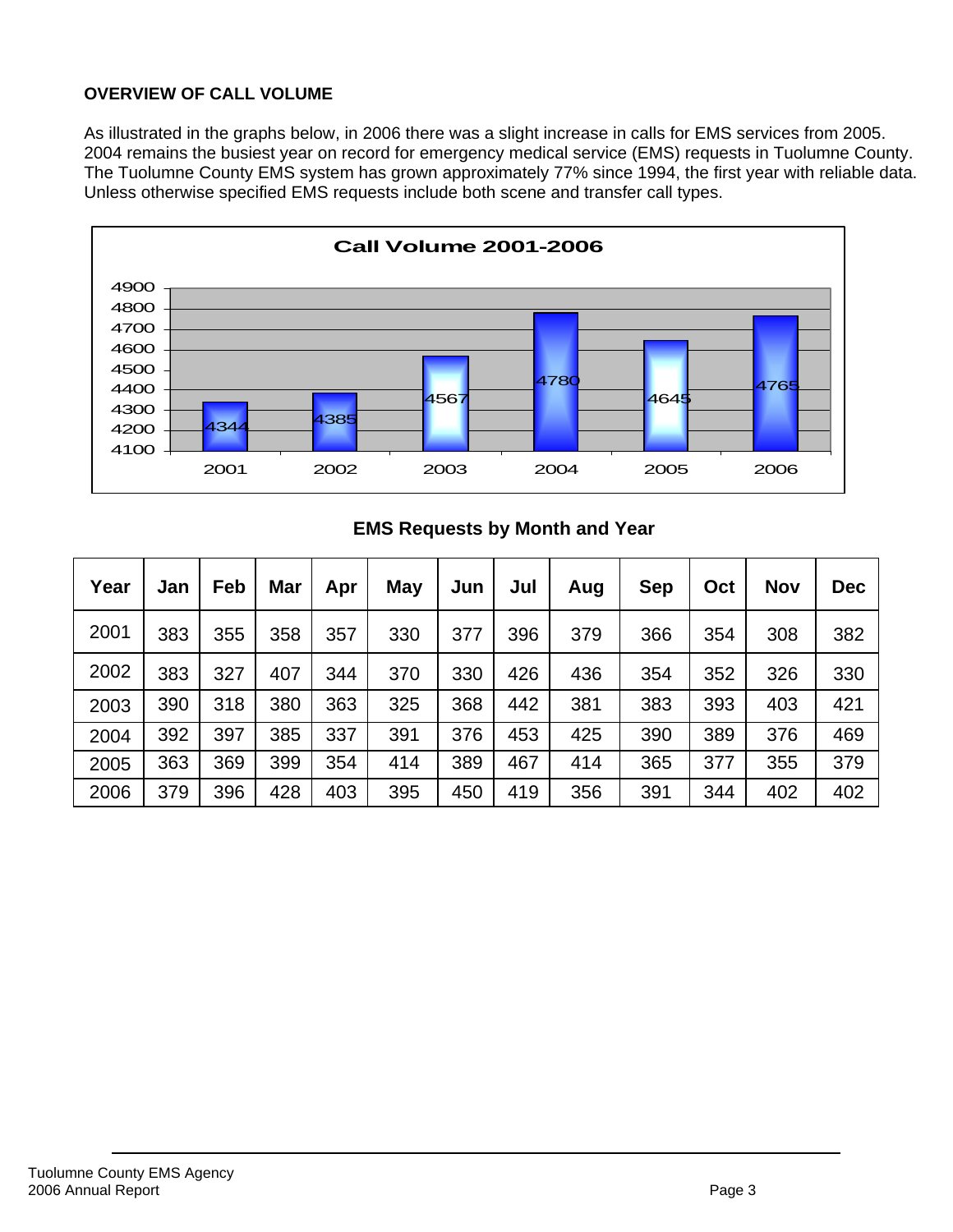| 2006      |          |  |  |  |
|-----------|----------|--|--|--|
| Month     | Requests |  |  |  |
| January   | 379      |  |  |  |
| February  | 396      |  |  |  |
| March     | 428      |  |  |  |
| April     | 403      |  |  |  |
| May       | 395      |  |  |  |
| June      | 450      |  |  |  |
| July      | 419      |  |  |  |
| August    | 356      |  |  |  |
| September | 391      |  |  |  |
| October   | 344      |  |  |  |
| November  | 402      |  |  |  |
| December  | 402      |  |  |  |

**Call Volume 2006 by Month**



As illustrated below, Medics 10 and 11 responded to the majority of all EMS requests. The Sonora area has a call volume rate more than three times greater than any other area of the County.

| <b>EMS Requests by Medic Unit</b> |                 |                      |  |  |  |  |
|-----------------------------------|-----------------|----------------------|--|--|--|--|
| Unit                              | <b>Requests</b> | Unit<br>Location     |  |  |  |  |
| Medic 10                          | 1599            | Sonora               |  |  |  |  |
| Medic 11                          | 1480            | East Sonora          |  |  |  |  |
| Medic 12                          | 335             | Flexibly<br>Deployed |  |  |  |  |
| Medic 13                          | 32              | Flexibly<br>Deployed |  |  |  |  |
| Medic 20                          | 1010            | Soulsbyville         |  |  |  |  |
| Medic 41                          | 309             | Groveland            |  |  |  |  |

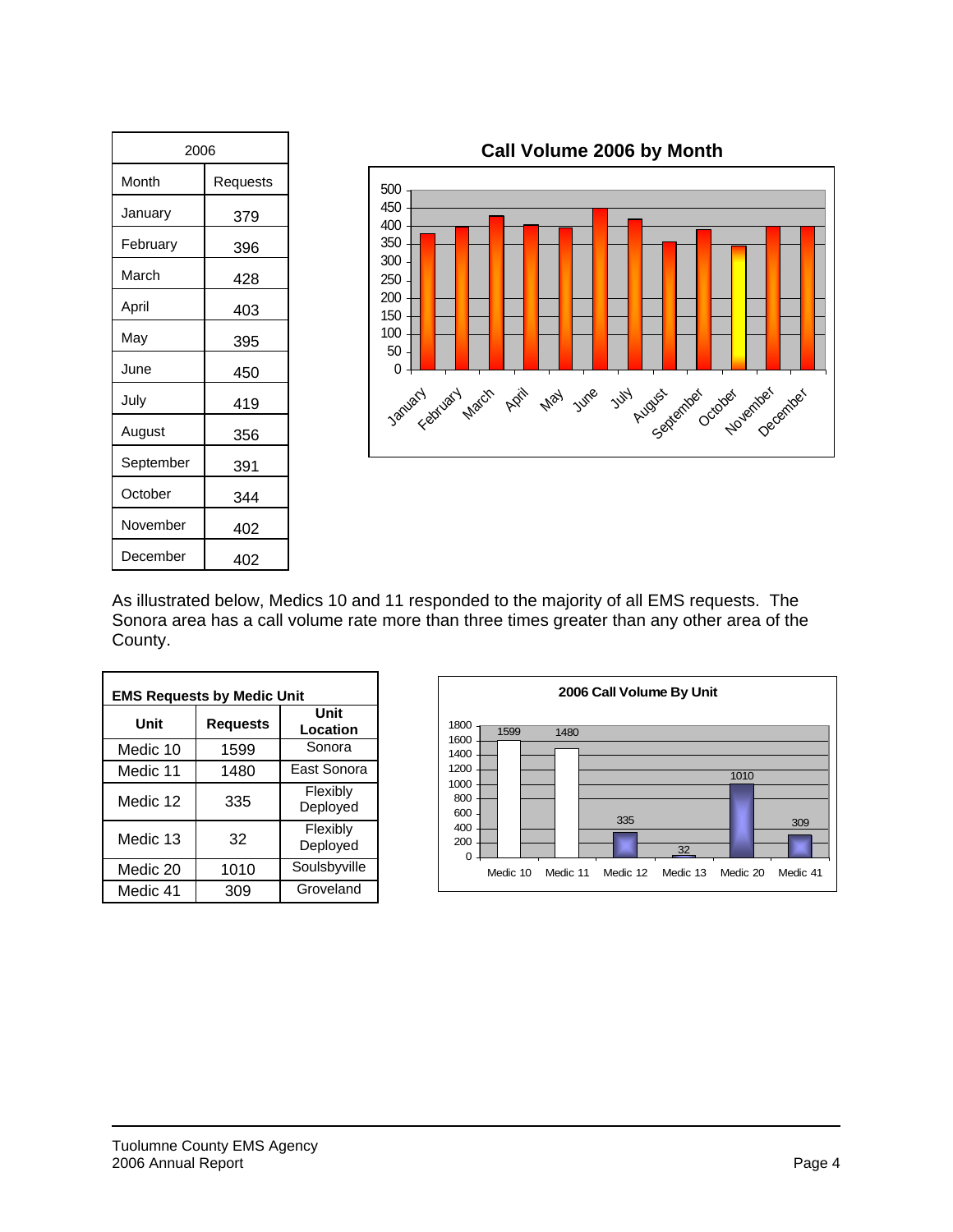## **Call Volume 2006 by Days of the Week**

A breakdown of requests by day and time of day shows that call volume is fairly consistent during the week with the hours of 8 a.m. to 5 p.m. being the busiest hours of service, as illustrated by the graphs on the two following pages.

The chart below illustrates that Monday is the busiest day of the week, followed by Friday. The chart also shows that Thursday is the slowest day followed closely by Wednesday.



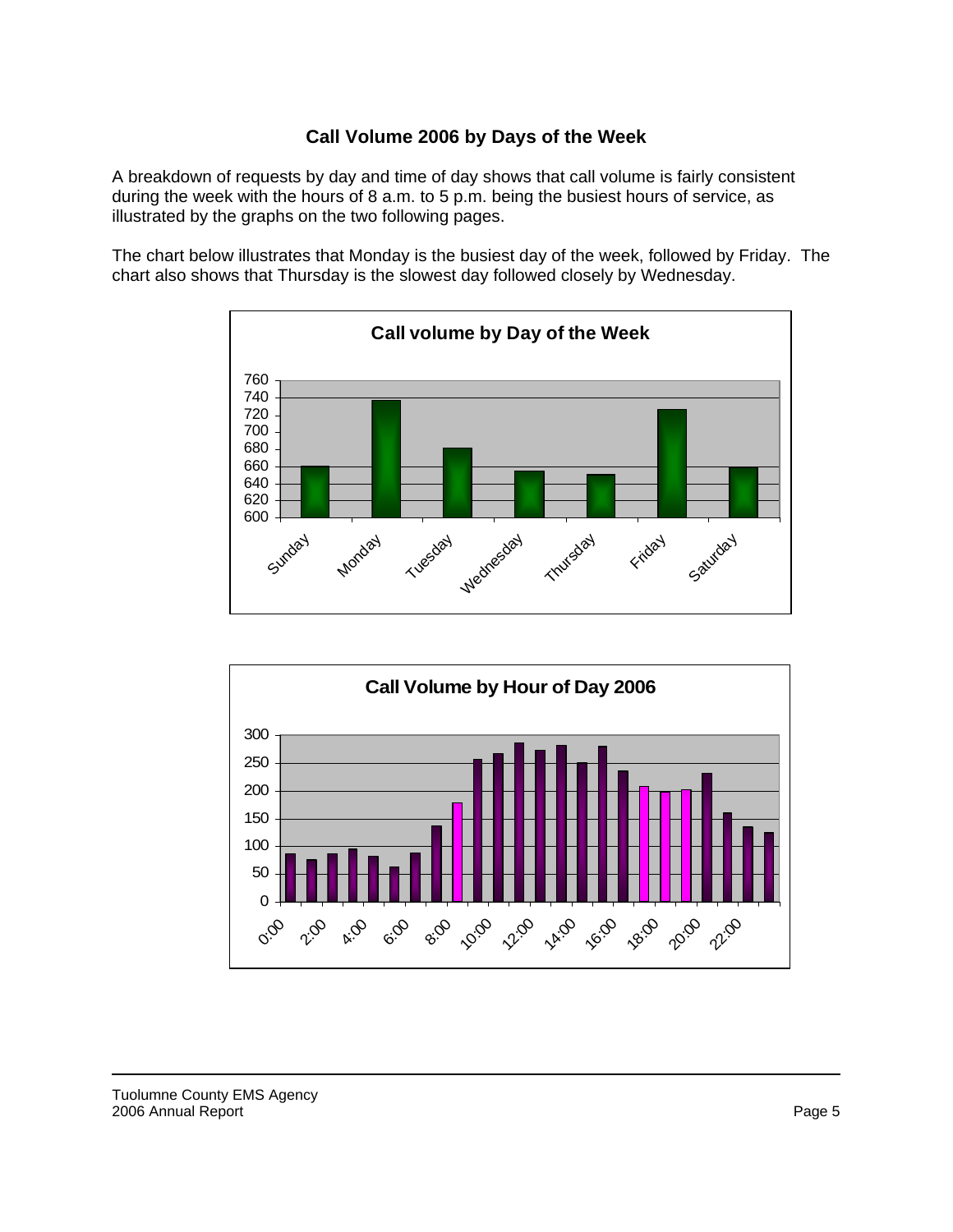# **Call Disposition 2006**

The tables below illustrate 74% of all requests resulted in the patient being transported to an emergency department, 76% of all requests resulted in the delivery of advanced life support (ALS) procedures and medications administered to the patient.



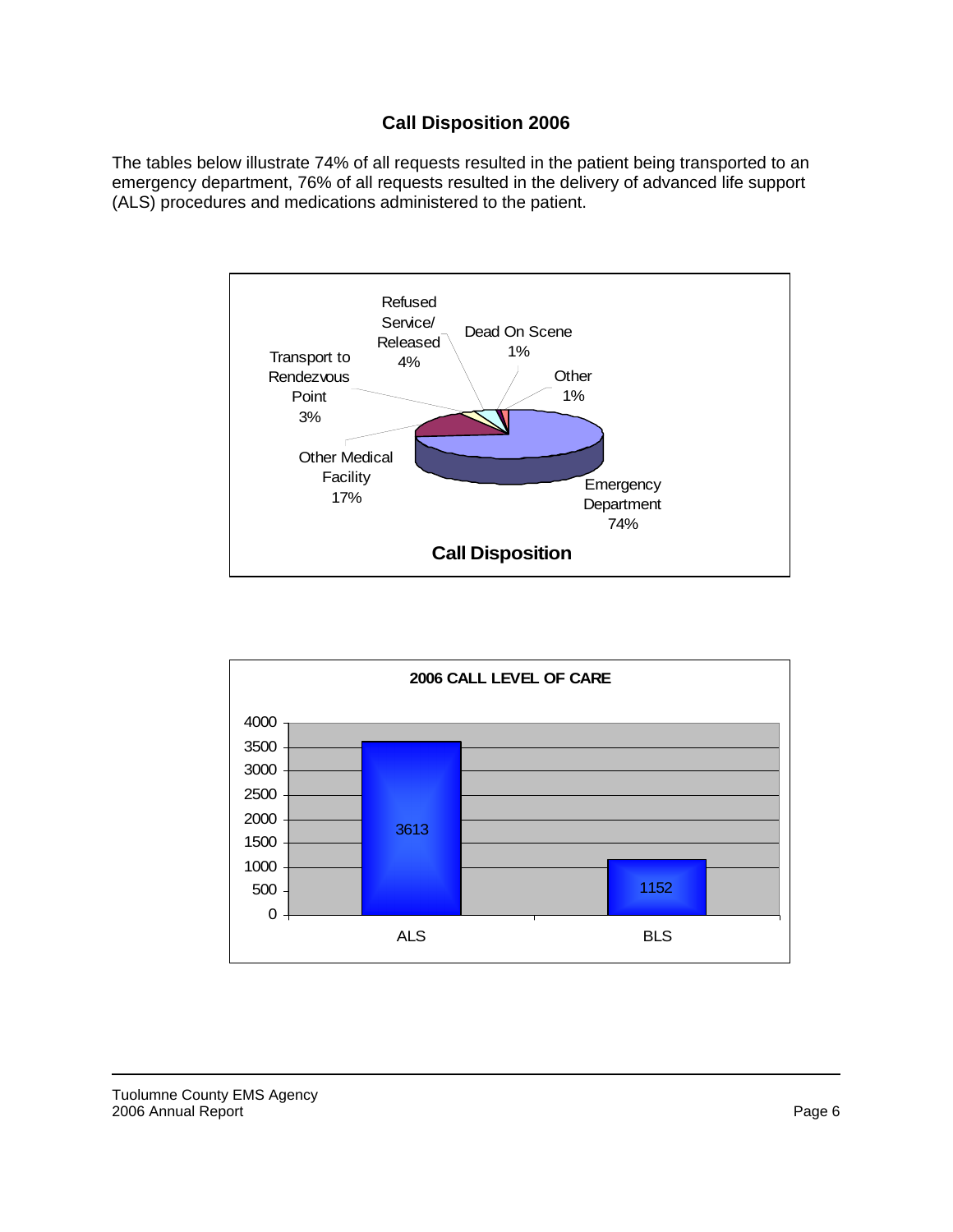# **Call Volume 2006**

The breakdown of EMS requests by location reveals that the majority (77%) of requests occur in the suburban areas of Tuolumne County, where the majority of Tuolumne County residents live.

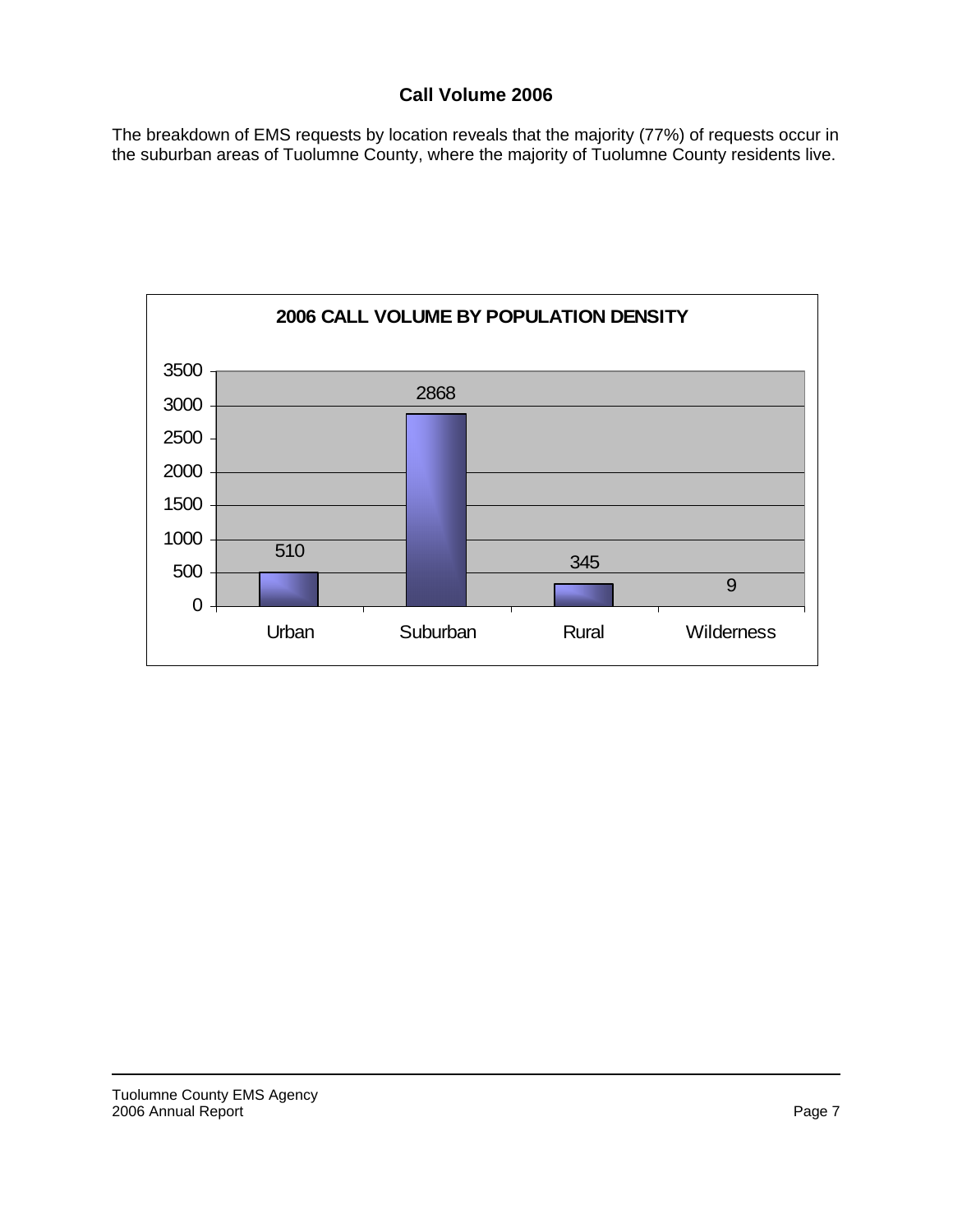

#### **SCENE REQUESTS**

In 2006, scene emergencies accounted for 76% of the total EMS requests for service. Transfers make up the remaining 24% of EMS requests for services, and consisted of ambulance interfacility transfers, air ambulance transfers from a hospital to a landing site, critical care transfers, and 4% transfers to and from a patient's home to a hospital, transports for diagnostic service such transporting a patient for an MRI.

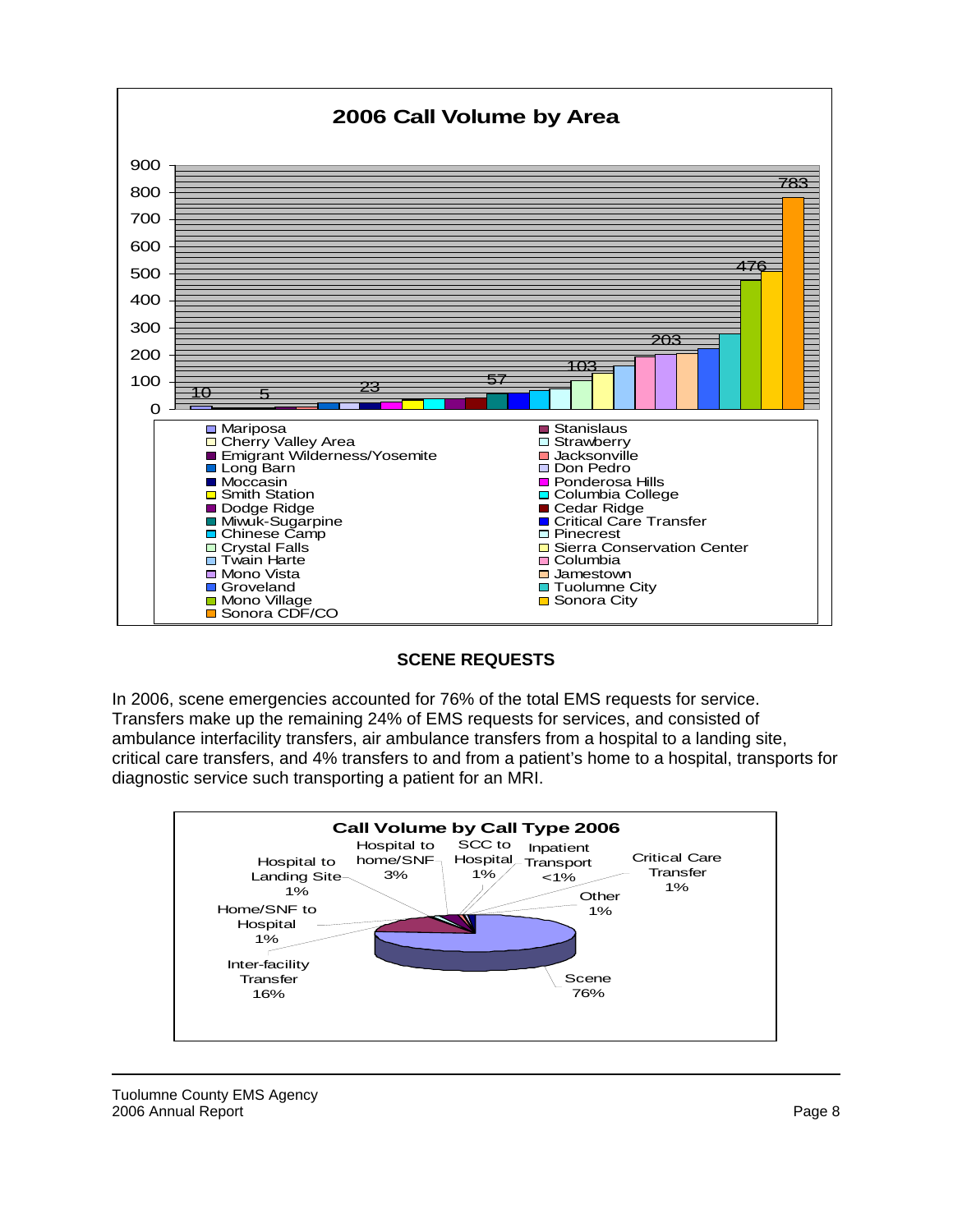#### **Response Times**

The State of California Emergency Medical Services Authority has established recommended guidelines for response time standards to EMS requests, based on population density. The State of California Emergency Medical Services Authority recommends that EMS responses meet these response time guidelines at least 90% of the time.

|                                                             | <b>BLS First Response</b> | <b>BLS AED First Response</b> | <b>ALS Ambulance</b> |
|-------------------------------------------------------------|---------------------------|-------------------------------|----------------------|
| <b>Urban</b> = 101 to 500<br>people per square mile         | 5 minutes                 | 5 minutes                     | 8 minutes            |
| <b>Suburban</b> = 51 to 100<br>people per square mile       | 15 minutes                | ASAP                          | 20 minutes           |
| <b>Rural</b> = $7$ to 50 people<br>per square mile          | 15 minutes                | ASAP                          | 20 minutes           |
| <b>Wilderness</b> = less than $7$<br>people per square mile | ASAP                      | ASAP                          | ASAP                 |

The chart below shows the 90<sup>th</sup> percentile Code 3 response time for an ALS ambulance in the **urban area** of Tuolumne County is 9.00 minutes with an average response time of 5.81 minutes. In Tuolumne County, only the City of Sonora is classified as an urban area. See tables on this page and next two pages.

| Response Time<br>Interval in Minutes<br>(Urban) | Code 3<br>Responses | % of total |
|-------------------------------------------------|---------------------|------------|
| $00:00 - 07:99$                                 | 317                 | 78%        |
| $08:00 - 11:99$                                 | 72                  | 18%        |
| 12:00 - 19:99                                   | 5%                  |            |
| Minimum Response Time                           | 0.00 minutes        |            |
| Maximum Response Time                           | 15.00 minutes       |            |
| Average Response Time                           | 5.81 minutes        |            |
| <b>Standard Deviation</b>                       | 2.68 minutes        |            |
| 90 <sup>th</sup> percentile                     | 9.00 minutes        |            |
| 95 <sup>th</sup> percentile                     | 11.00 minutes       |            |

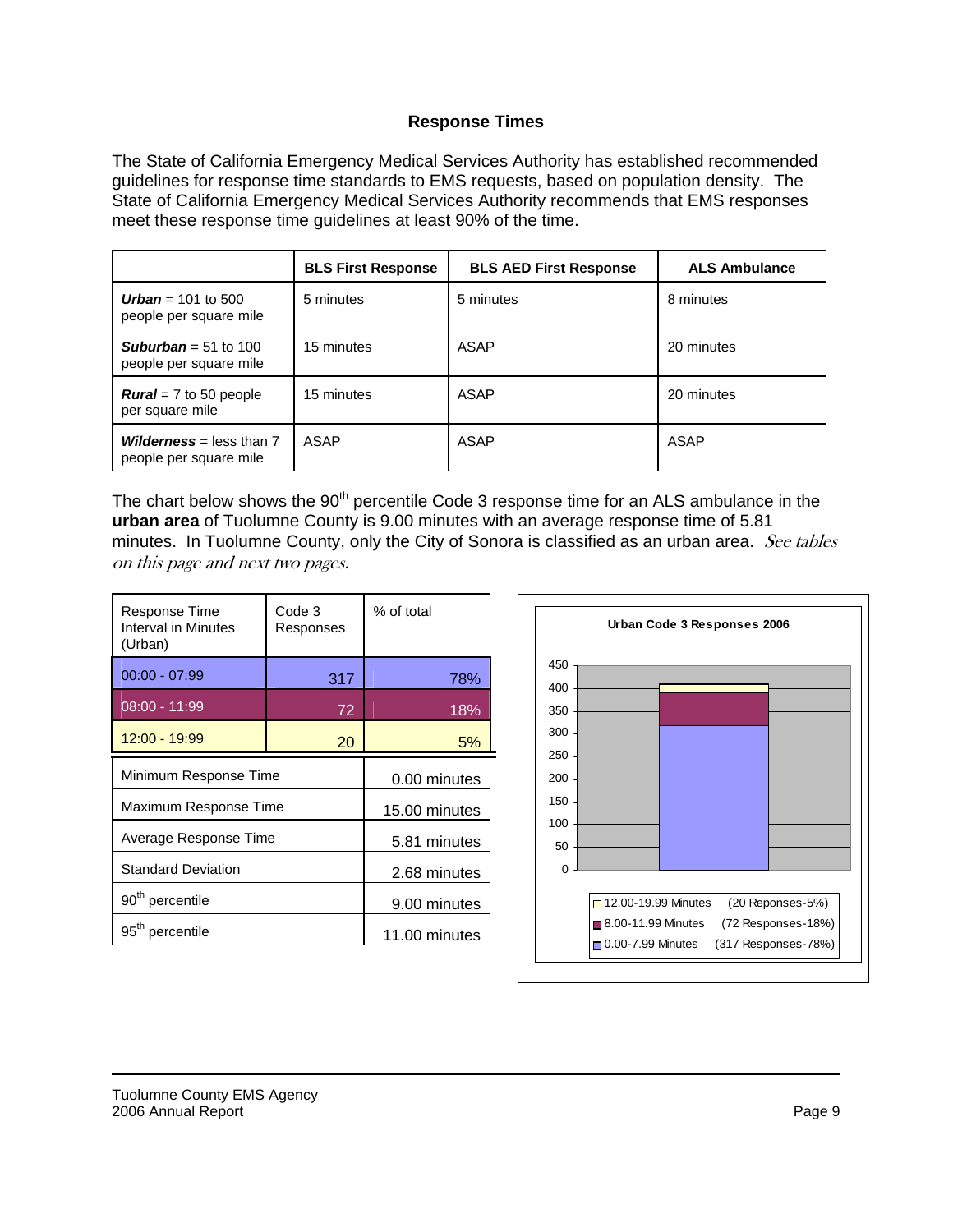The chart below shows that the 90<sup>th</sup> percentile Code 3 response time for an ALS ambulance in the **suburban areas** of Tuolumne County is 16:00 minutes with an average response time of 9.94 minutes. Suburban areas of Tuolumne County include the first response areas of Mono Village, Mono Vista, Crystal Falls, Cedar Ridge, Sonora CDF, Moccasin, Twain Harte, Tuolumne City, Columbia, Jamestown, Mi-Wuk/Sugarpine, Groveland and Columbia College.

| Response Time Interval<br>in Minutes (Suburban) | Code 3<br>Responses | % of<br>total |  |
|-------------------------------------------------|---------------------|---------------|--|
| $00:00 - 19:99$                                 | 2251                | 95%           |  |
| 20:00 - 39:99                                   | 99                  | 4%            |  |
| >40:00                                          | 14                  | $1\%$         |  |
| Minimum Response<br>Time                        |                     | 0.00 minutes  |  |
| Maximum Response<br>Time                        | 132.00 minutes      |               |  |
| Average Response Time                           | 10.10 minutes       |               |  |
| <b>Standard Deviation</b>                       | 6.49 minutes        |               |  |
| 90 <sup>th</sup> percentile                     | 16.00 minutes       |               |  |
| 95 <sup>th</sup> percentile                     | 19.00 minutes       |               |  |

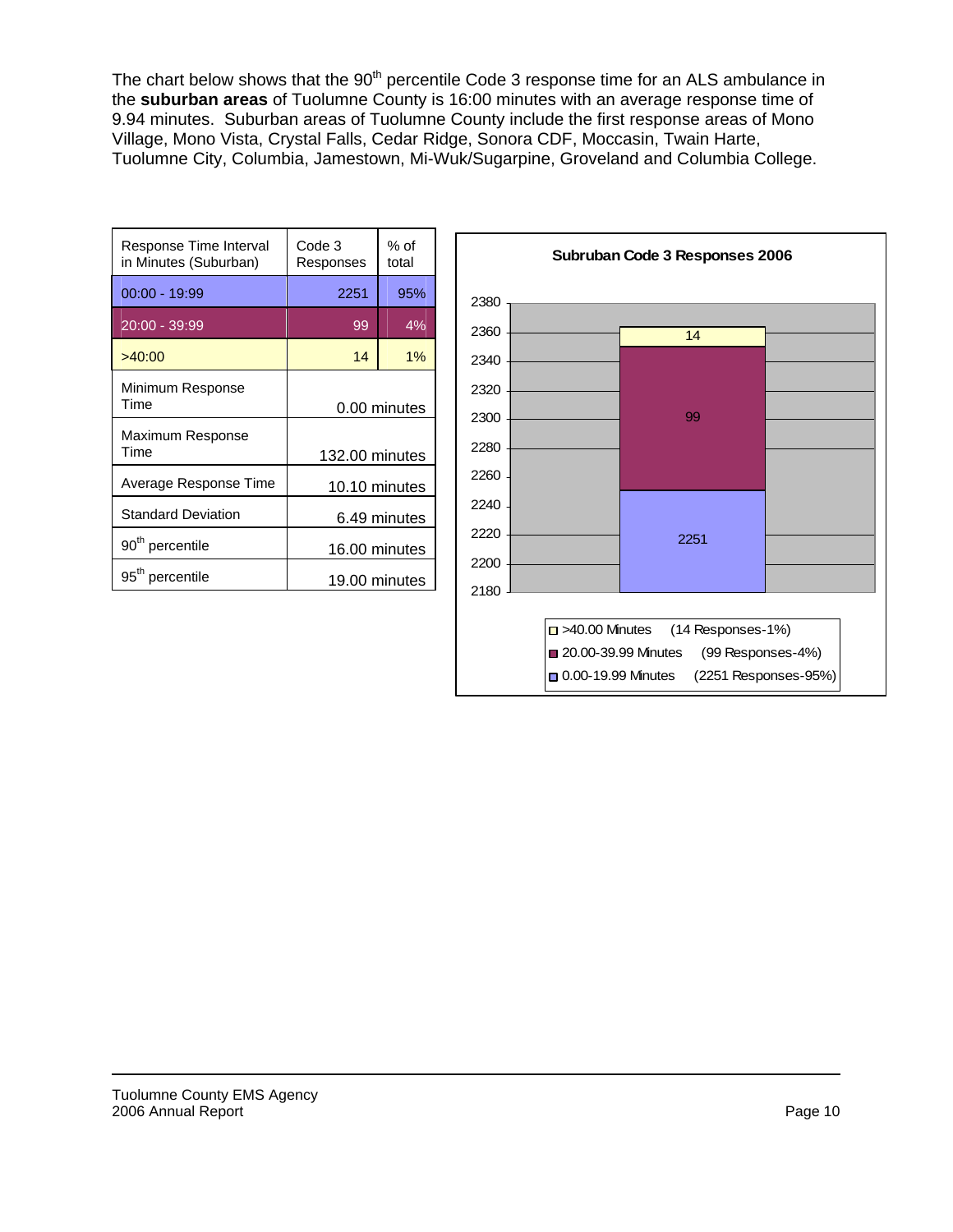The chart below shows that the 90<sup>th</sup> percentile Code 3 response time for an ALS ambulance in the **rural areas** of Tuolumne County is 41:00 minutes with an average response time of 24.63 minutes. Suburban areas of Tuolumne County include the first response areas of Dodge Ridge, Pine Crest, Strawberry, Long Barn, Don Pedro, and the Sierra Conservation Center.

| Response Time Interval in<br>Minutes (Rural) | Code 3<br>Responses | % of<br>total |  |
|----------------------------------------------|---------------------|---------------|--|
| $00:00 - 19:99$                              | 124                 | 44%           |  |
| $20:00 - 39:99$                              | 124                 | 44%           |  |
| >40:00                                       | 31                  | 12%           |  |
| Minimum Response Time                        | 2.00 minutes        |               |  |
| Maximum Response Time                        | 90.00 minutes       |               |  |
| Average Response Time                        | 24.63 minutes       |               |  |
| <b>Standard Deviation</b>                    | 12.07 minutes       |               |  |
| 90 <sup>th</sup> percentile                  | 41.00 minutes       |               |  |
| 95 <sup>th</sup> percentile                  | 46.00 minutes       |               |  |



The chart below shows that the 90<sup>th</sup> percentile Code 3 response time for an ALS ambulance in the **wilderness area** of Tuolumne County is 50:00 minutes with an average response time of 24.05 minutes. Wilderness areas of Tuolumne County include the Portions of the Immigrant Wilderness, Carson Iceberg Wilderness, Yosemite National Park, and the Cherry Lake Area.

| Response Time Interval in<br>Minutes (Rural) | Code 3<br>Responses | % of<br>total |  |
|----------------------------------------------|---------------------|---------------|--|
| 00:00 -39:99                                 | 3                   | 50%           |  |
| >40:00                                       | 3                   | 50%           |  |
| Minimum Response Time                        | 35.00 minutes       |               |  |
| Maximum Response Time                        | 94.00 minutes       |               |  |
| Average Response Time                        | 48.86 minutes       |               |  |
| <b>Standard Deviation</b>                    | 19.11 minutes       |               |  |
| 90 <sup>th</sup> percentile                  | 50.00 minutes       |               |  |
| 95 <sup>th</sup> percentile                  | 94.00 minutes       |               |  |

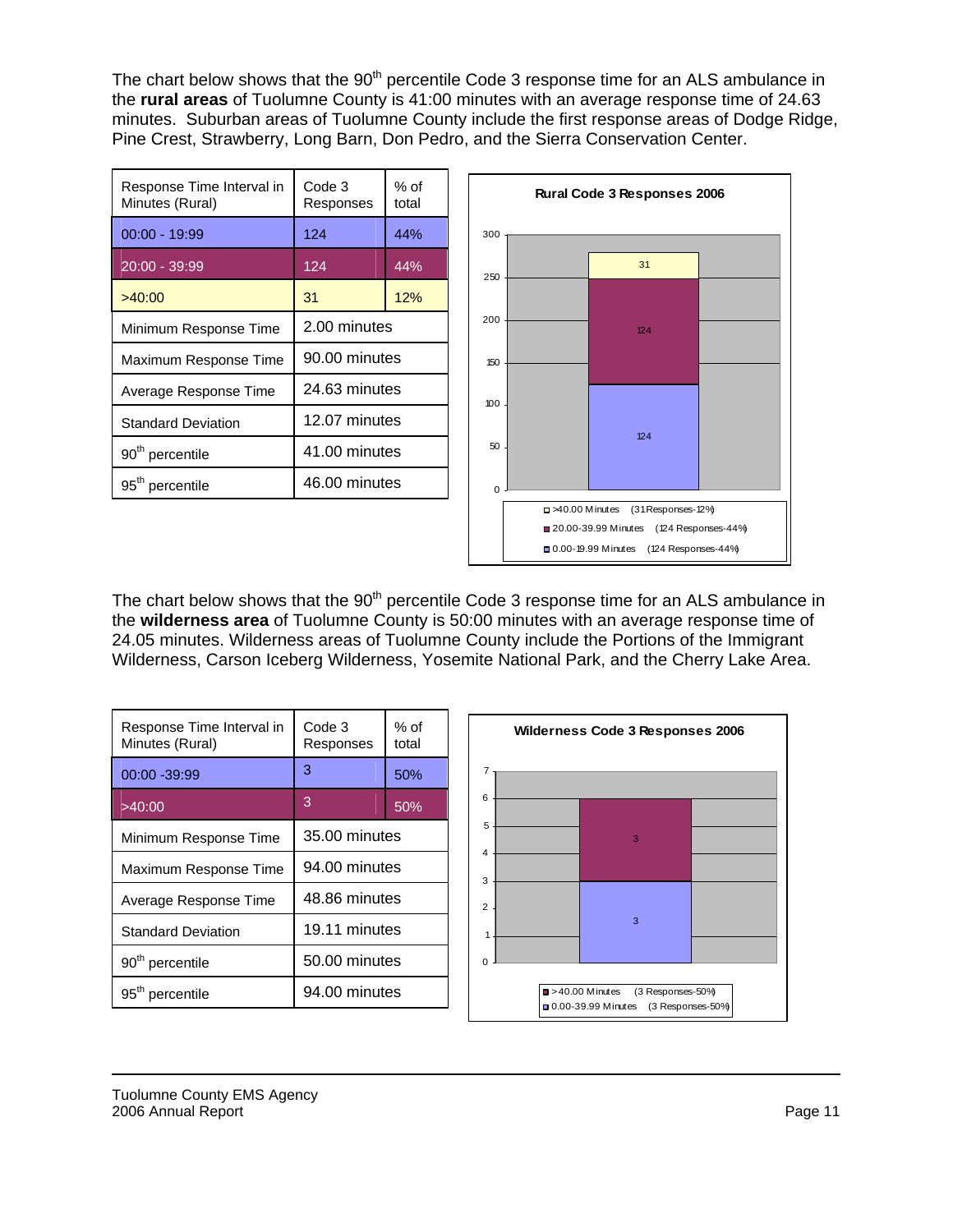## **PATIENT AND HOSPITAL DATA**

Unlike past years, medical patients have superseded patients with a traumatic injury as the single largest patient category.

| <b>Primary Illness/Injury</b><br>Type | <b>Patients</b> | % of total |
|---------------------------------------|-----------------|------------|
| Cardiac                               | 590             | 12%        |
| Environmental                         | 6               | <1%        |
| Medical                               | 1500            | 32%        |
| Neurologic                            | 681             | 14%        |
| Poisoning/Overdose*                   | 99              | 2%         |
| Respiratory                           | 439             | 9%         |
| Obstetric                             | 17              | $<$ 1%     |
| Psychiatric                           | 86              | 2%         |
| Trauma                                | 1336            | 28%        |



\* Poisoning/Overdose category does not differentiate between accidental and intentional ingestion or overdose. Nor does it differentiate between prescription and illicit drugs. Medication reactions and anaphylaxis are included in the Medical category.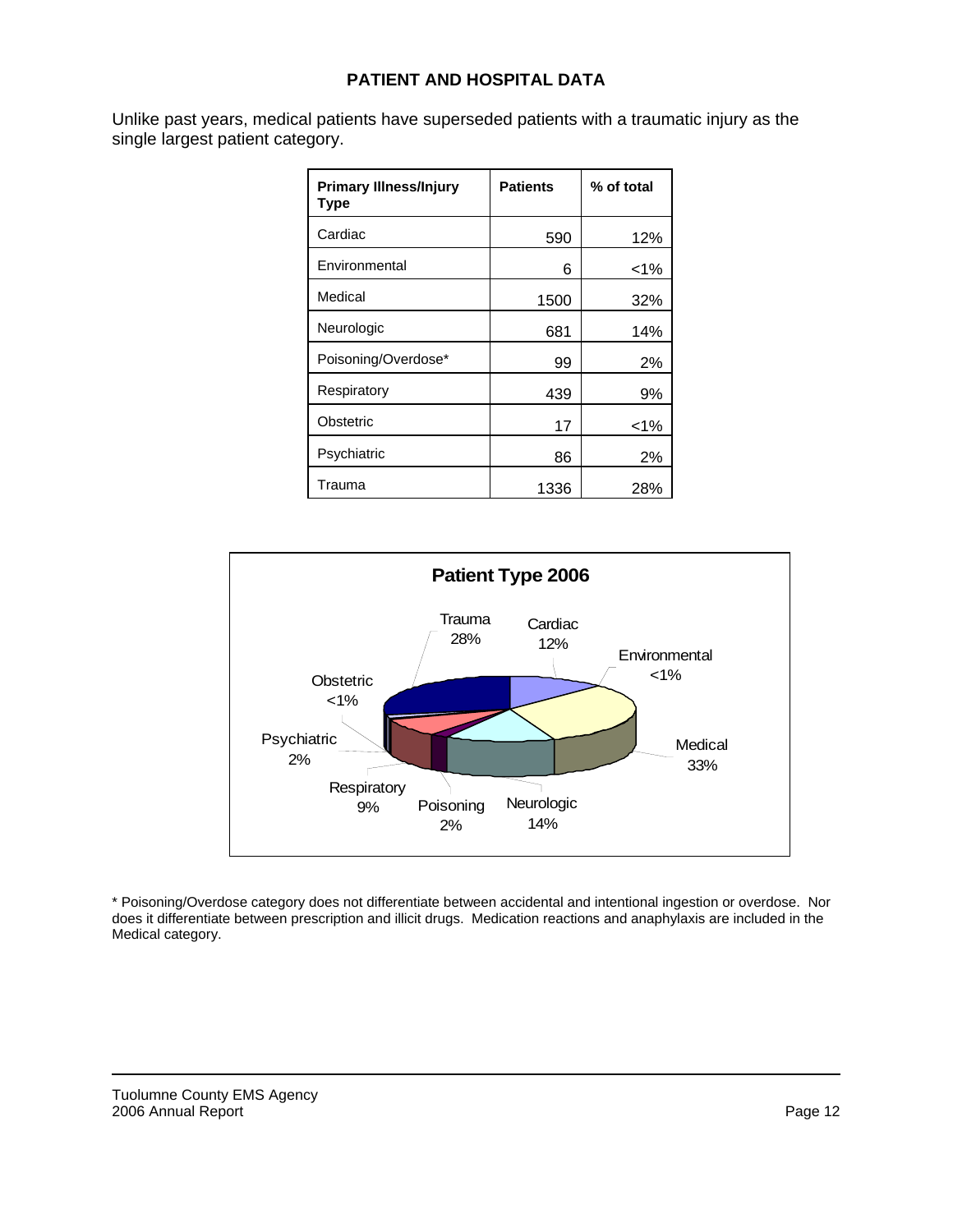As shown in the chart below, for those patients transported to a hospital in Tuolumne County approximately 84% of all scene transports are made to the hospital of the patient's or families' choice.



The chart below shows the patient distribution by receiving facilities, including transfers.

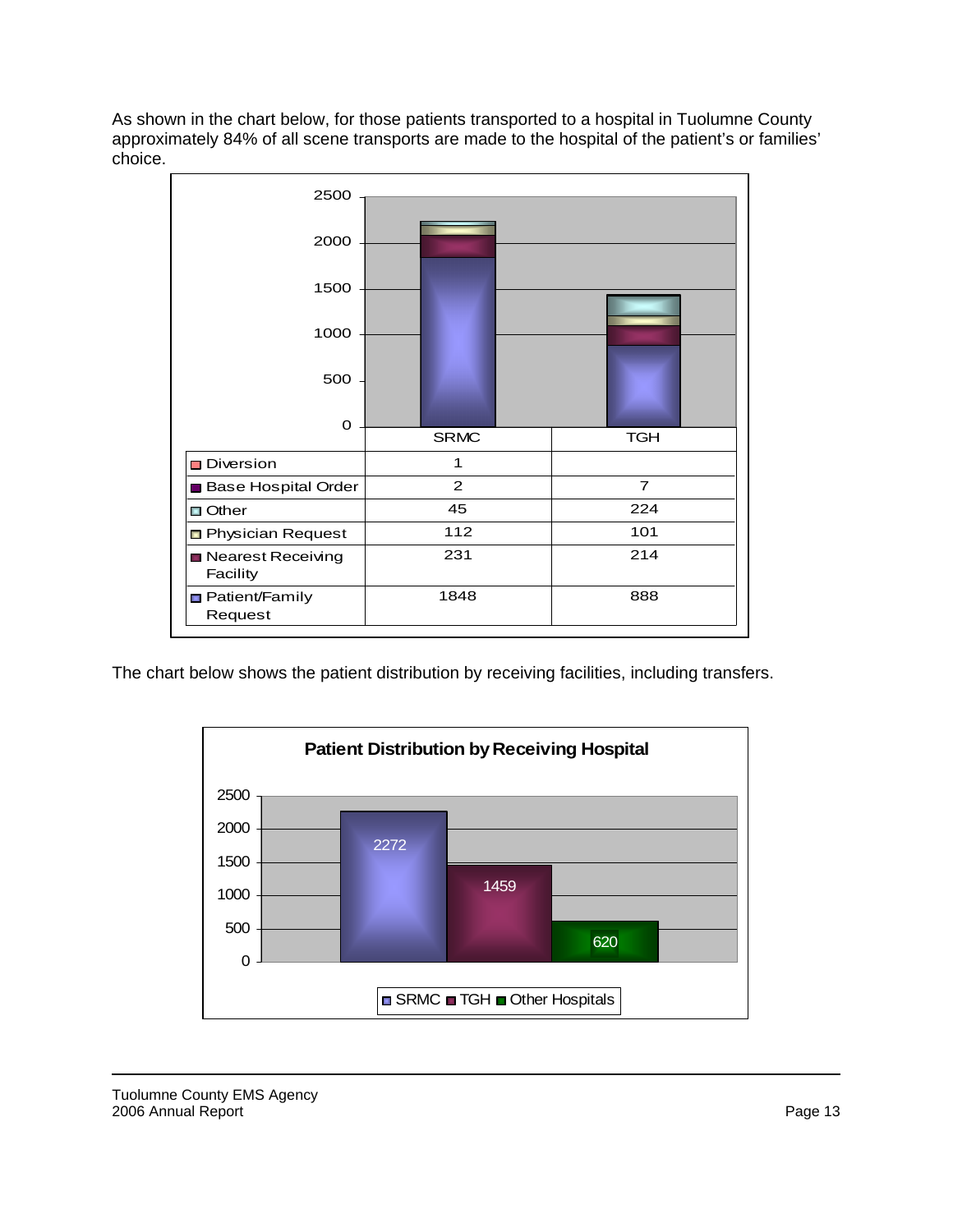## **Residency Status of EMS Patients**

In 2006, people living in Tuolumne County generated 81% of requests for EMS services. 15% of the requests were generated by people who reside outside of Tuolumne County, and the residency status of 4% of the patients is unknown.

| % of<br><b>Patients</b> |
|-------------------------|
|                         |
|                         |
| 81%                     |
|                         |
| 15%                     |
|                         |
| 4%                      |
|                         |
|                         |





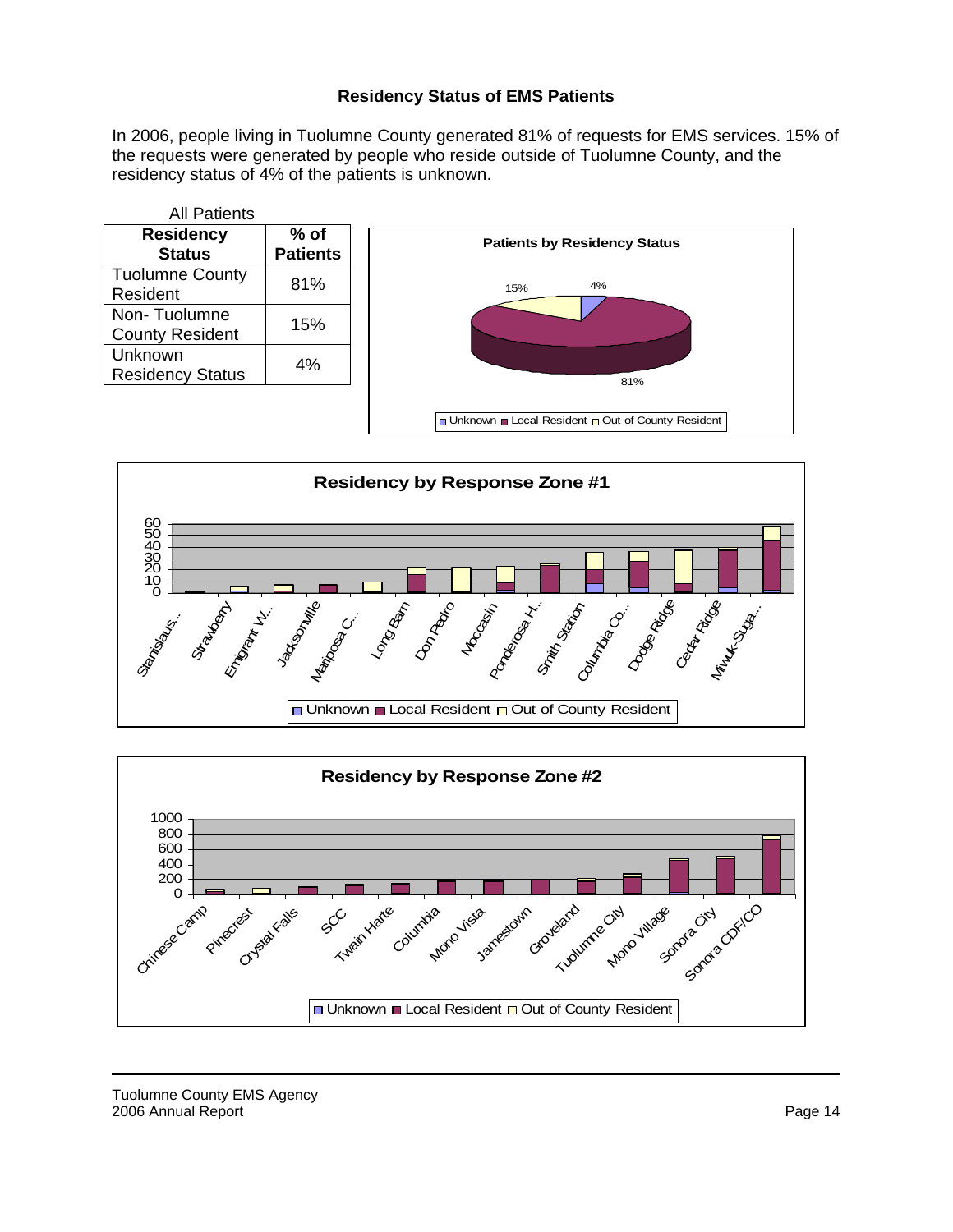The graph below shows the residency status of patients transferred from hospitals in Tuolumne County. This includes transfer between local facilities and transfer to trauma centers and other specialty facilities.



## **EMS Demographics**

As the chart below shows, patients greater than 64 years of age account for 48% of ambulance patients, and 52% of ambulance patients are females. The average age of ambulance patients is 56.

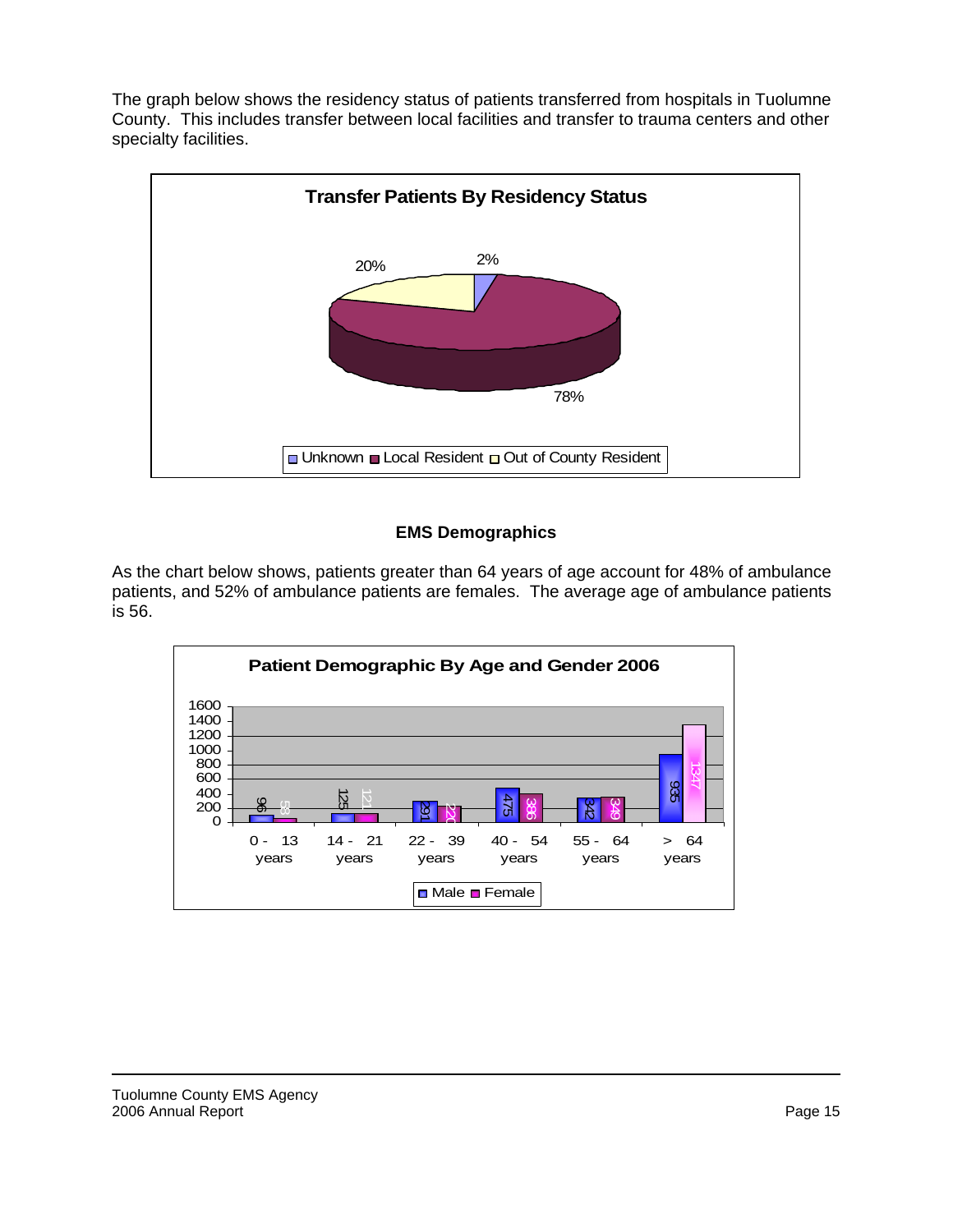## **TRAUMA SYSTEM**

The chart below shows the mechanism of injury for major trauma victims in Tuolumne County in 2006. Motor vehicle accidents with speeds greater than 35 miles per hour are the greatest mechanism of injury for major trauma victims in Tuolumne County.



The Tuolumne County Trauma Plan has defined nine separate trauma triage criteria. The criteria are designed to categorize those trauma patients with an increased risk of mortality and morbidity due to their injuries. Paramedic judgment was the criteria used 50% of the time.

| Triage                                        |                | % of         |
|-----------------------------------------------|----------------|--------------|
| <b>Criteria</b>                               | <b>Number</b>  | <b>Total</b> |
| <b>GSC Motor Score</b>                        | 9              | 8%           |
| <b>Systolic Blood</b><br>Pressure             | 3              | 3%           |
| Penetrating Injury                            | 3              | 3%           |
| <b>Full/Partial</b><br><b>Thickness Burns</b> | 5              | 4%           |
| <b>Skull Fracture</b>                         | 13             | 11%          |
| Flail Chest,<br>hemo/pneumo<br>thorax         | 5              | 4%           |
| Amputation                                    | $\overline{2}$ | 2%           |
| <b>Pelvic Fracture</b>                        | 6              | 5%           |
| Multiple Long<br><b>Bone Fractures</b>        | 8              | 7%           |
| Crushing Injury                               | 4              | 3%           |
| Paramedic<br>Judgment                         | 57             | 50%          |

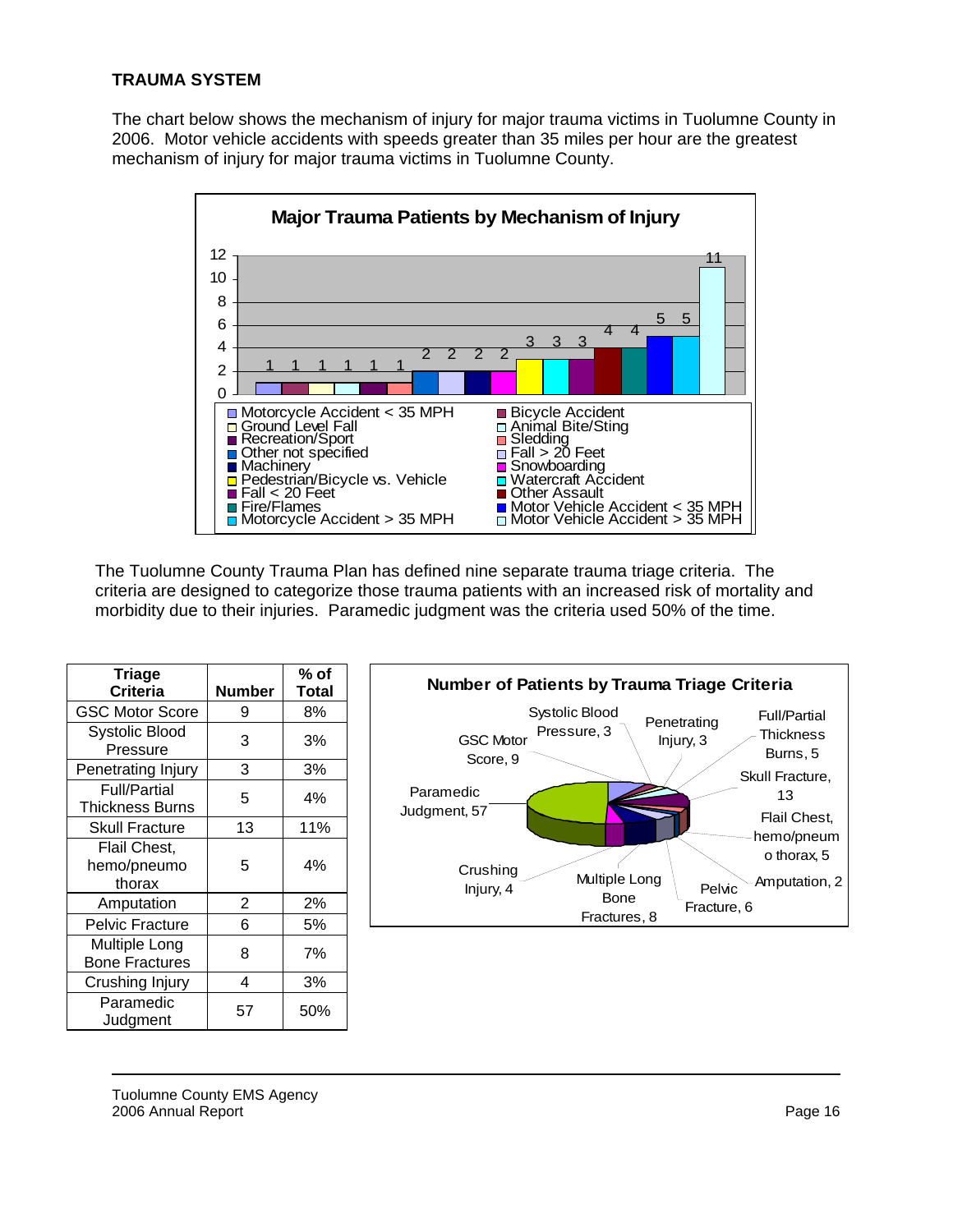## **Trauma Demographics**

In 2006, a sampling of data shows that people living in Tuolumne County generated 61% of requests for EMS services due to major trauma. 29% of requests were generated by people who reside outside of Tuolumne County and the residency status of 10% of the patients is unknown.

| <b>Trauma Patients</b>                 |                         |  |
|----------------------------------------|-------------------------|--|
| <b>Residency</b><br><b>Status</b>      | $%$ of<br><b>Number</b> |  |
| <b>Tuolumne County</b><br>Resident     | 61%                     |  |
| Non-Tuolumne<br><b>County Resident</b> | 29%                     |  |
| Unknown<br><b>Residency Status</b>     | 10%                     |  |



As the chart below shows, major trauma patients ages 40-54 accounted for 34% of all scene requests and males accounted for 64% of all major trauma patients.

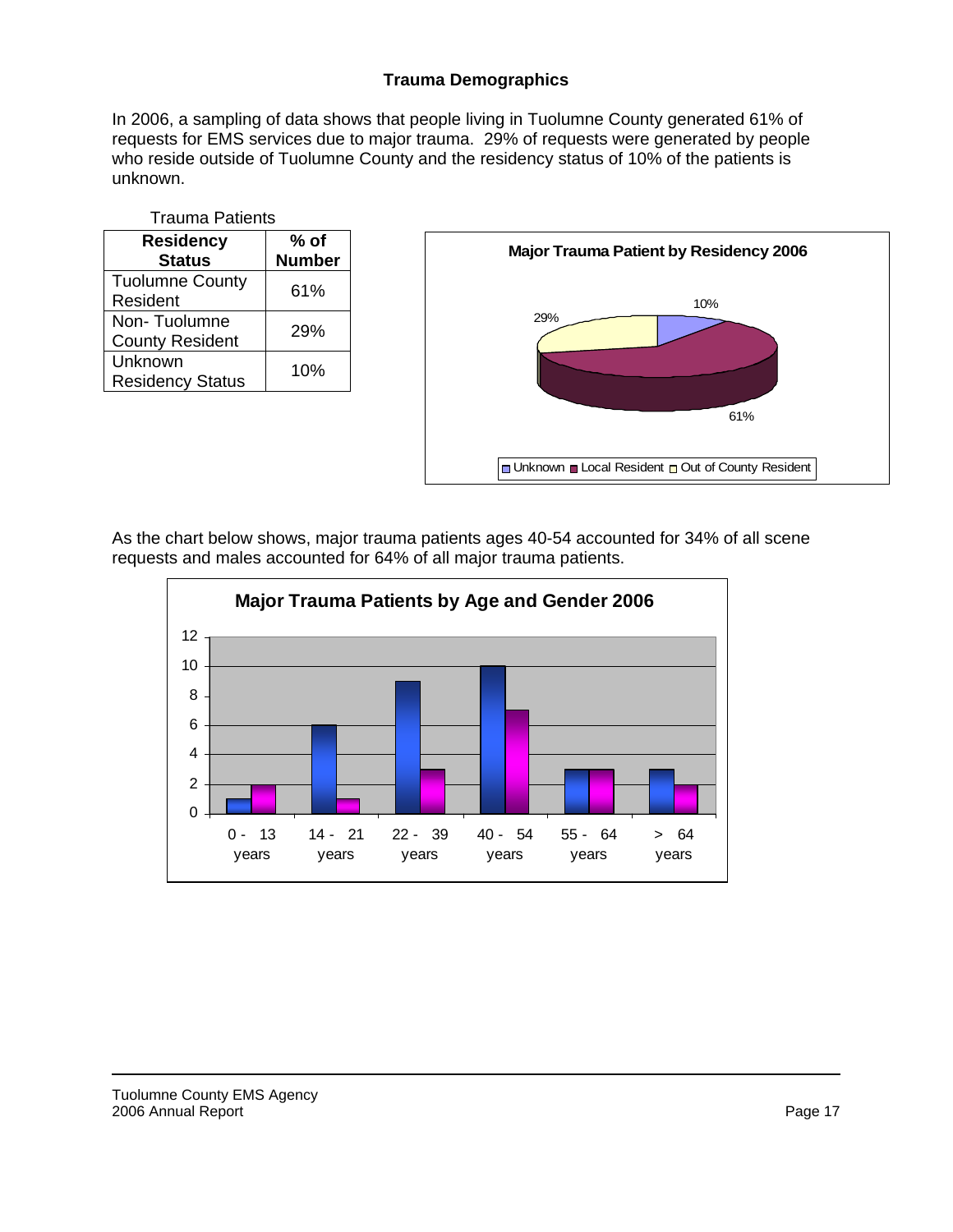The Tuolumne County Trauma Plan has identified four major trauma patient destinations.

- 1. Doctors Medical Center (adult)
- 2. Memorial Medical Center (adult)
- 3. U.C. Davis Medical Center (adult & pediatric)
- 4. Central California Children's Hospital (pediatric)

However, under some circumstances major trauma patients may be taken to another Trauma Center, such as Sutter Roseville Medical Center, or one of our two local hospitals.

The majority of Tuolumne County's major trauma patients (71%) are flown to either Doctors Medical Center or Memorial Medical Center in Modesto; both are designated as Level II Trauma Centers.



**Major Trauma Patients by Receiving Hospital 2006**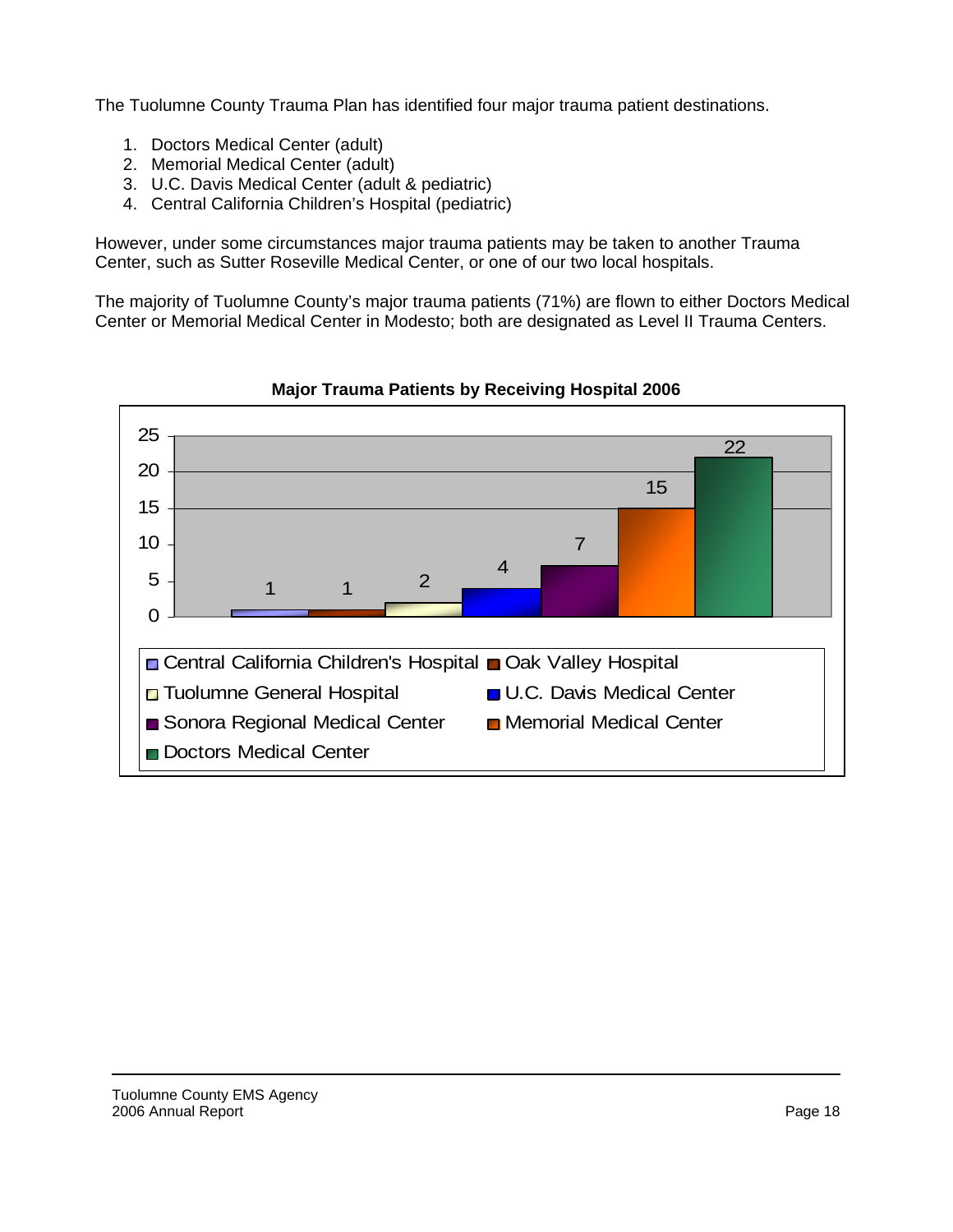#### **ADVANCED LIFE SUPPORT SKILLS**

Infrequently used skills are skills that are not likely to be used by a Paramedic once in a sixmonth period.

| Infrequent<br><b>Skills</b> | # of<br><b>Attempts</b> | <b>Success</b><br>Rate |
|-----------------------------|-------------------------|------------------------|
| CPAP**                      | 6                       | 66%                    |
| ET, Nasal                   | 2                       | 50%                    |
| Combi-Tube                  | $\overline{2}$          | 100%                   |
| Needle<br>Thorocostomy      | 6                       | 100%                   |
| Needle<br>Cricothyrotomy    |                         | 100%                   |
| Defibrillation*             | 12                      | 66%                    |
| TCP <sup>*</sup>            |                         | $0\%$                  |
| Intraosseous<br>Infusion    | 2                       | 0%                     |

Commonly Used Skills are skills that are likely to be used by a Paramedic more than once in a six-month period of time.

\*Cardioversion, Defibrillation, and Transcutaneous Cardiac Pacing (TCP) are considered successful when a change occurs in the patient's cardiac rhythm.

\*\* Continuous Positive Airway Pressure (CPAP) is considered successful if the patient's level of respiratory distress decreases.

The skill may be performed correctly, but if no change occurs, it is considered unsuccessful.







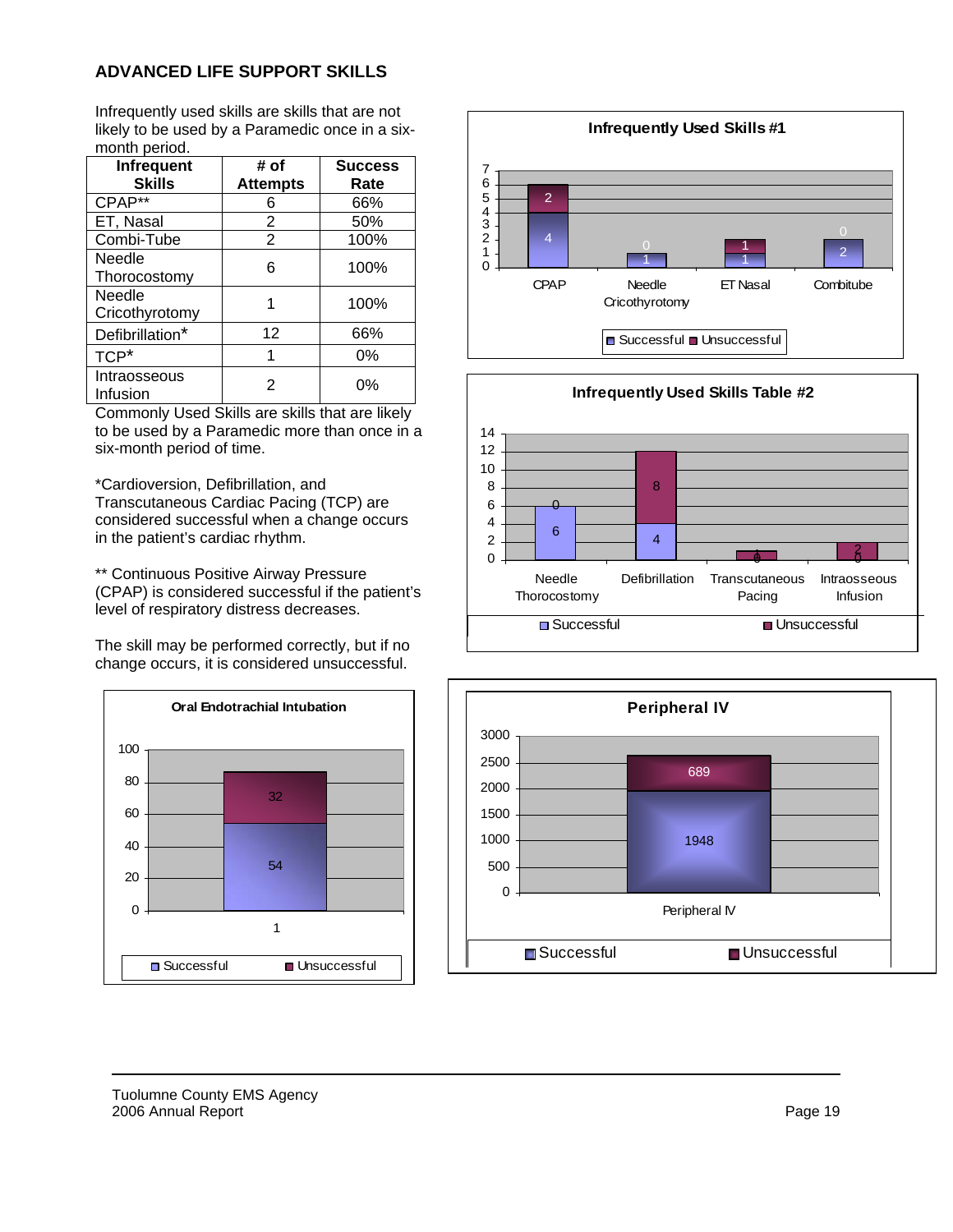# **ADVANCED LIFE SUPPORT MEDICATIONS**

The charts below represent the number of times a medication was administered and how many patients received the medication.



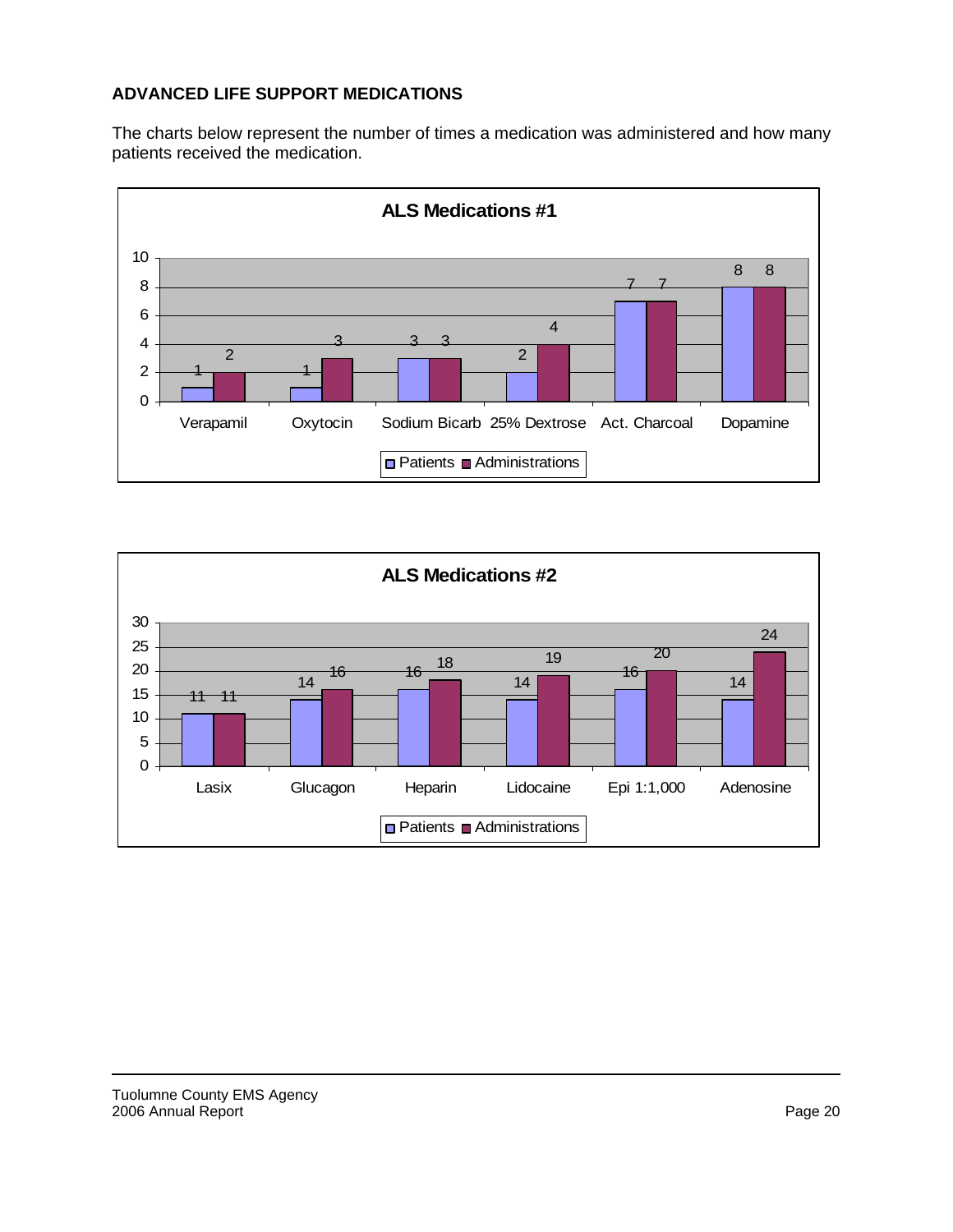